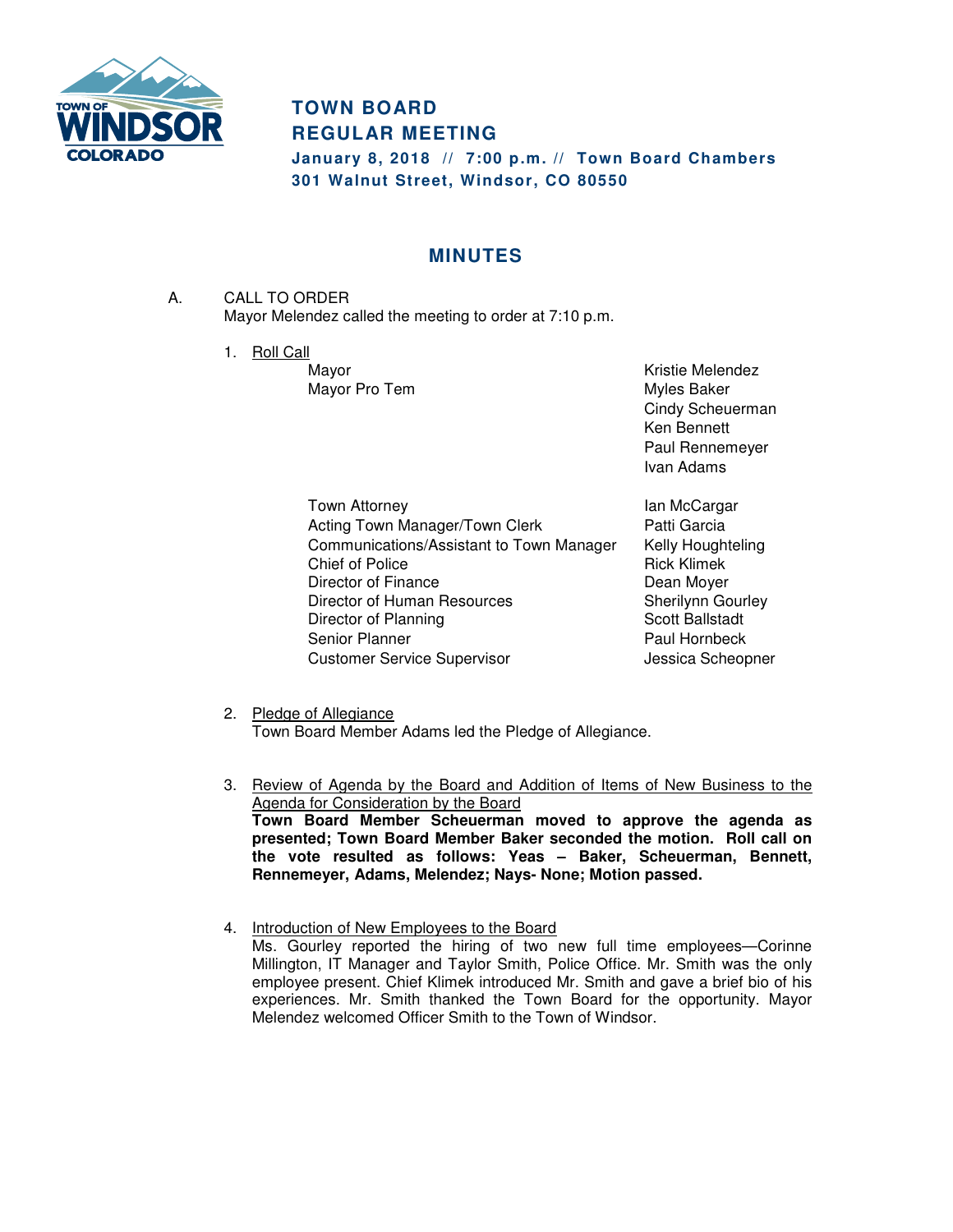- 5. Board Liaison Reports
	- Mayor Pro Tem Baker Parks, Recreation & Culture Advisory Board; North Front Range/MPO alternate
		- Mayor Pro Tem Baker No update as there were no meetings.
	- Town Board Member Scheuerman Water & Sewer Board; Clearview Library Board

Town Board Member Scheuerman reported the Water and Sewer Board met on December 13, 2017 and has brought forth a recommendation to be heard tonight.

Ms. Scheuerman was unable to attend the Clearview Library Board meeting.

• Town Board Member Bennett – Planning Commission; Windsor Housing Authority

Town Board Member Bennett reported that there was no planning commission meeting.

Mr. Bennet reported that the Windsor Housing Authority met and is evaluating two land purchase opportunities. When more information is available he will report to the Board.

• Town Board Member Rennemeyer – Historic Preservation Commission; Great Western Trail Authority; Chamber of Commerce

Town Board Member Rennemeyer had no report on Historic Preservation Commission.

Mr. Rennemeyer stated he will have an update at the next meeting regarding the Chamber of Commerce.

• Town Board Member Adams – Tree Board; Poudre River Trail Corridor Board

Town Board Member Adams reported that the Tree Board did not meet since last meeting.

Mr. Adams reported that the Poudre River Trail Board met on the December 7<sup>th.</sup> Repair work on the trail continues and the group did hire a new director of the Poudre River Trail Board. January and February meetings have been cancelled due to the retreat on January  $31^{st}$ .

• Mayor Melendez – Downtown Development Authority; North Front Range/MPO

Mayor Melendez reported that the Downtown Development Authority approved the 2018 budget. In addition they have a parcel of land under contract; continue to work with Brinkman; continue to work with Blue Ocean on the Mill; and look to improve and offer more programs to downtown businesses

Mayor Melendez reported the signing of a \$248 million dollar contract for the expansion of I-25 in our region. The project is slated to be complete in 2021. \$55 million of the total is from local dollars. The project would be 14 years ahead of schedule. Coalition 25 and the North Front Range MPO will continue to look for funding for the next segments of the project.

6. Public Invited to be Heard

Mayor Melendez opened the meeting for public comment to which there was none.

- B. CONSENT CALENDAR
	- 1. Minutes of the December 4, 2017 Special Town Board Meeting and December 11, 2017 Regular Meeting – P. Garcia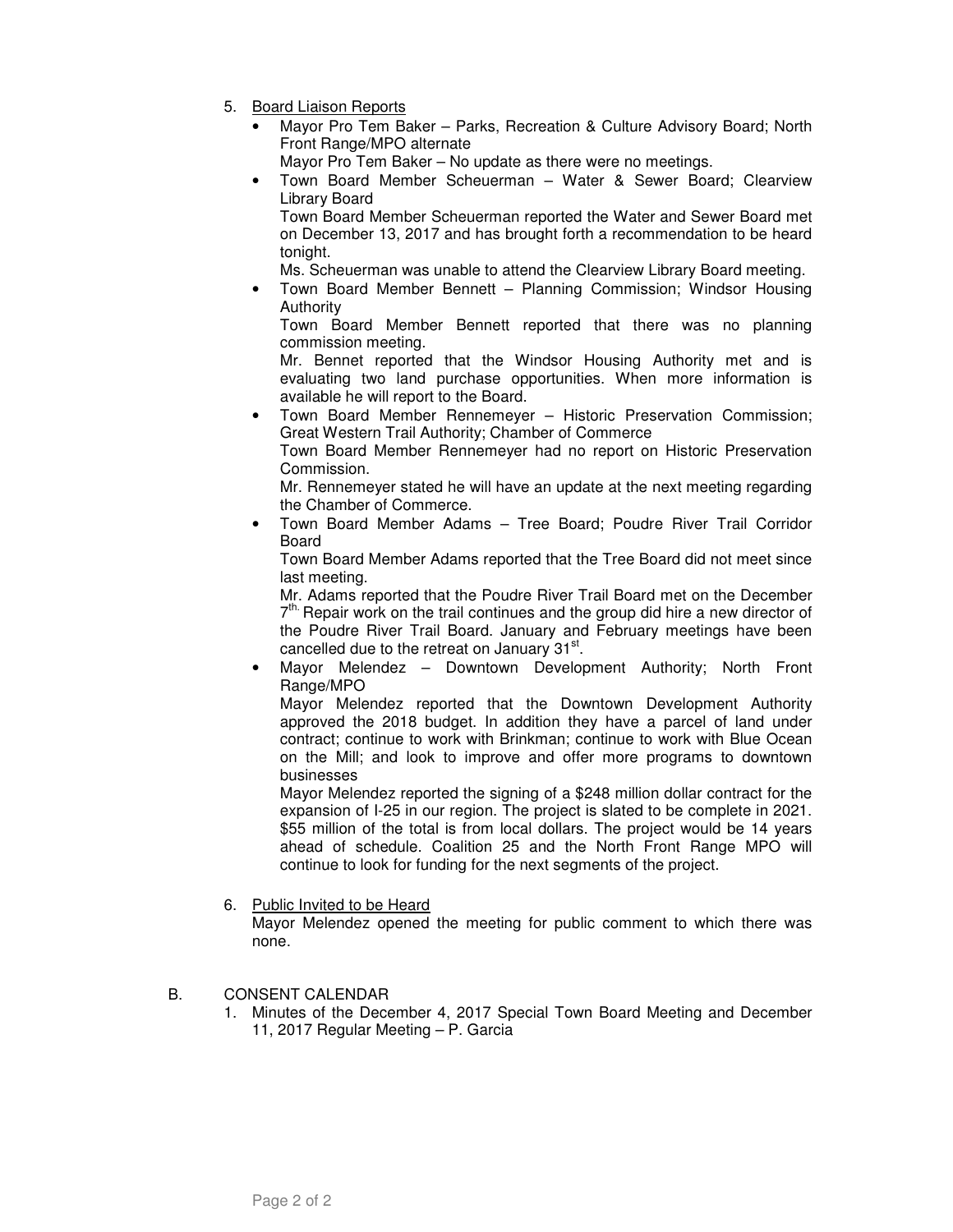- 2. Resolution No. 2018-01 A Resolution Designating a Public Place for the Posting of Notices Concerning Public Meetings – P. Garcia
- 3. Resolution No. 2018-02– A Resolution Approving the Accessioning of Items to the Town of Windsor Museum Collection – E. Lucas
- 4. Resolution No. 2018-03 A Resolution Approving Temporary Compensation for Patti Garcia in Her Capacity as Acting Town Manager for the Town of Windsor – S. Gourley
- 5. Resolution No. 2018-04, A Resolution Approving an Option Agreement Between the Town of Windsor and the Windsor-Severance Fire Rescue District With Respect to Town-Owned Real Property, and Authorizing the Mayor to Execute Same – I. McCargar
- 6. Report of Bills December 2017 D. Moyer
- 7. Approval of Windsor Joint Fuel Tank Facility 2018 Budget D. Moyer

**Town Board Member Adams moved to approve the consent calendar as presented; Town Board Member Bennett seconded the motion. Roll call on the vote resulted as follows: Yeas – Baker, Scheuerman, Bennett, Rennemeyer, Adams, Melendez; Nays- None; Motion passed.** 

- C. BOARD ACTION
	- 1. Second Reading—Ordinance No. 2017-1548 An Ordinance Rezoning Eagle Crossing Subdivision 2nd Filing Tract B, Eagle Crossing Subdivision 3rd Filing Tracts A and Tract B, and Fossil Ridge Subdivision 2nd Filing, Lot 4, Block 11 – Tom Siegel, Eagle Crossing Windsor, LLC, applicant/ John Meyers, TST Inc. Consulting Engineers, applicant's representative Super majority vote required on second reading
		- Second Reading
		- Quasi-judicial
		- Staff presentation: Paul Hornbeck, Senior Planner

Per Mr. Hornbeck, the applicant, Mr. Tom Siegel of Eagle Crossing Windsor, LLC, represented by Mr. John Meyers of TST Consulting Engineers, is requesting to rezone approximately 60 acres within portions of the Eagle Crossing Subdivision 2nd and 3rd Filings and Fossil Ridge Subdivision 2nd Filing. The subject properties are located generally northeast of the intersection of Crossroads Boulevard and Fairgrounds Avenue. Please see the enclosed PowerPoint for specific boundaries of the rezoning. The request is to rezone approximately 32 acres from Limited Industrial (IL) to High Density Multifamily (MF-2) and approximately 28 acres from Limited Industrial (IL) to General Commercial (GC). Approximately 30 acres of existing General Commercial (GC) will remain.

This is second reading of the rezoning ordinance and the record from the Public Hearing on December 11, 2017 is complete and will not be supplemented on second reading, absent good cause. The ordinance has been amended from first reading to include specific findings of fact based on the record of December 11, 2017 Town Board Meeting.

At their October 18, 2017 meeting, Planning Commission forwarded to Town Board a recommendation of approval of the rezoning subject to all outstanding Planning Commission and staff comments being addressed. Town Board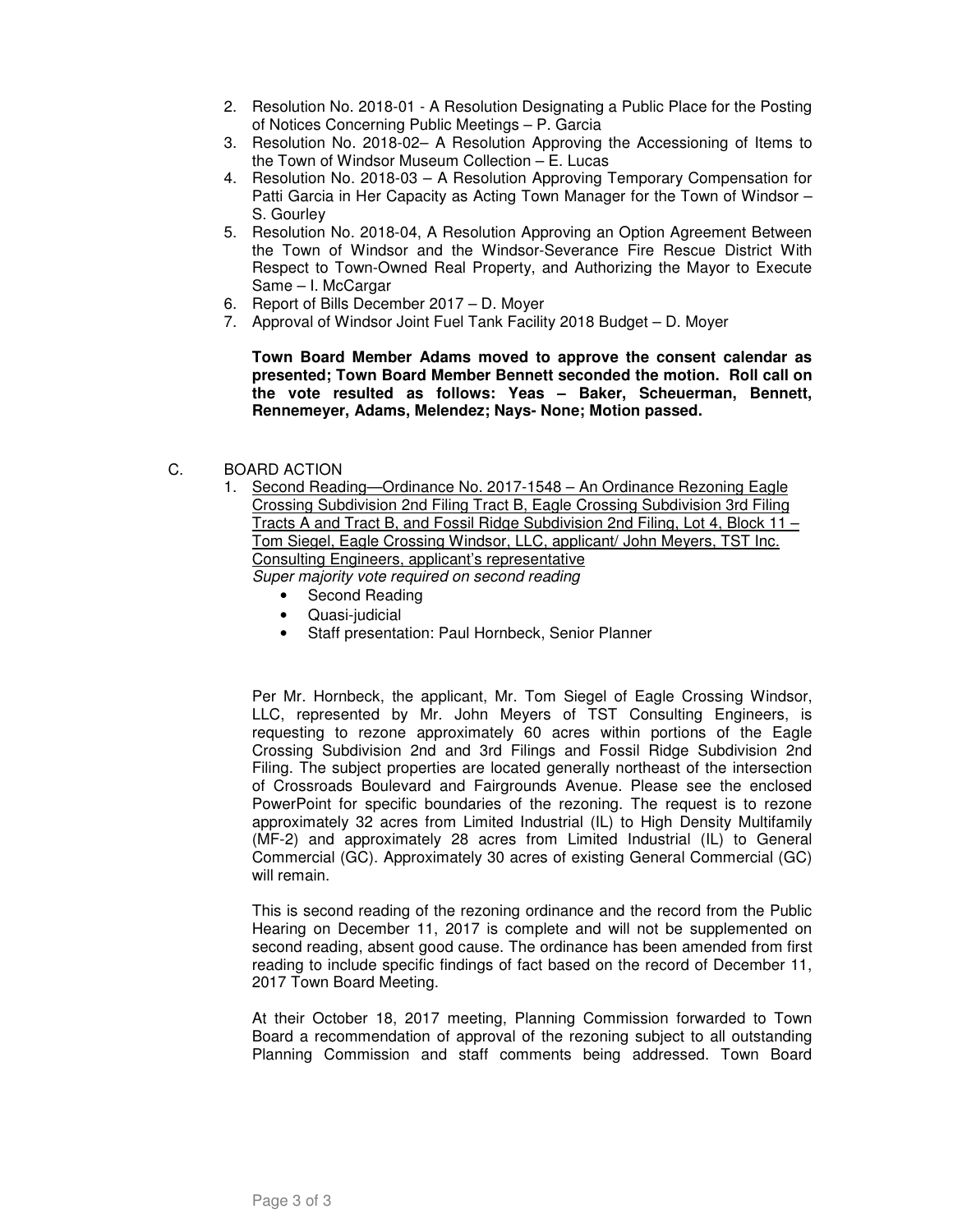approved first reading of the ordinance at the December 11, 2017 Town Board meeting.

There was no public comment.

**Town Board Member Rennemeyer moved to approve Ordinance No. 2017- 1548 – An Ordinance Rezoning Eagle Crossing Subdivision 2nd Filing Tract B, Eagle Crossing Subdivision 3rd Filing Tracts A and Tract B, and Fossil Ridge Subdivision 2nd Filing, Lot 4, Block 11; Town Board Member Adams seconded the motion. Roll call on the vote resulted as follows: Yeas – Baker, Scheuerman, Bennett, Rennemeyer, Adams, Melendez; Nays- Baker Motion passed.** 

- 2. Second Reading--Ordinance No. 2017-1553 An Ordinance Amending Specific Sections of the Windsor Municipal Code with respect to Post-Approval Document Submittal Requirements in Land Use Matters Super majority vote required on second reading
	- Second reading
	- Legislative action
	- Staff presentation: Devin King, Planning Technician

Per Mr. King, this past August, Colorado Senate Bill 17-129 was approved amending Colorado Revised Statutes 31-23-108 and 38-50-101 regarding the recording and retaining of plats with the county clerk and recorder. Bill sponsors cited the costly burden of processing and storing Mylars as the main reason for the change in statute. Since enactment, Weld County has changed their policies regarding plat recording, and now allow for electronic recording in lieu of requiring Mylar copies. Larimer County is remaining with their required two copies for the time being. As these changes continue to evolve, the Town will benefit by having the ability to administratively update our processes to meet the current standards and recommendations.

Given the current and projected development trends, these numbers will likely increase, especially considering the Town is already in need of another storage cabinet and additional hanging strips. In addition to these quantifiable costs to the Town, there are also the external costs to developer's time and expenses associated with current Mylar requirements. Reducing the number of Mylars required and types of land use development requiring Mylars will help streamline the development review process for both the developers and the Town, making the review process more efficient and lessening the costs mentioned above.

As technology advances and state and county processes change, it would be beneficial to the Town and Town staff to be able to update the Town's requirements to current standards quickly. Amending the Municipal Code sections pertaining to final submittals to reference the current submittal standards set by the Director of Planning will allow Town staff to update requirements promptly to meet current recommendations and standards as they change. Adoption of this ordinance should help maintain an efficient development review process by promoting efficiency and reducing costs.

Mr. King recommends approval of ordinance on second reading.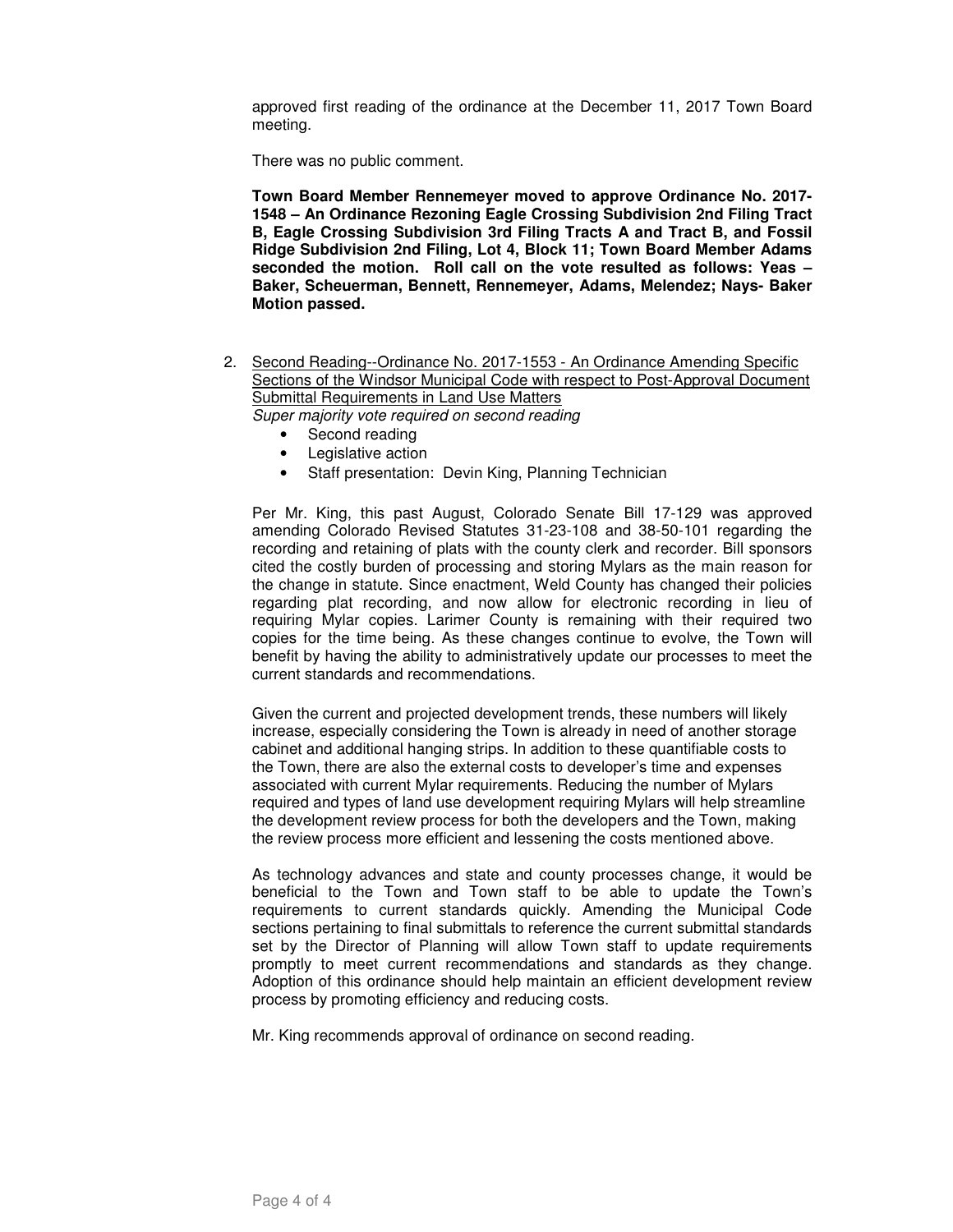**Town Board Member Rennemeyer moved to approve Ordinance No. 2017- 1553 - An Ordinance Amending Specific Sections of the Windsor Municipal Code with respect to Post-Approval Document Submittal Requirements in Land Use Matters Town Board Member Scheuerman seconded the motion. Roll call on the vote resulted as follows: Yeas – Baker, Scheuerman, Bennett, Rennemeyer, Adams, Melendez; Nays- None; Motion passed.** 

- 3. Ordinance No. 2018-1554 An Ordinance Fixing the Compensation of the Municipal Court Judge and Municipal Court Clerk for the Town of Windsor in Compliance with Sections 13-10-107 and 13-10-108, C.R.S., and Section 2-4-90 of the Windsor Municipal Code
	- First Reading
	- Legislative action
	- Staff presentation: Ian McCargar, Town Attorney

Per Mr. McCargar, the statutes governing qualified municipal courts of record require that the compensation of the Municipal Judge and Office of the Municipal Court Clerk be set by ordinance. This requirement has also been incorporated into the Town's Municipal Code. The Town Board previously approved the 2018 Annual Budget, where the compensation for the Municipal Judge and Municipal Court Clerk's Office was fixed. Provisions also were made to provide for compensation for the Deputy Municipal Judge. An Ordinance approving those appropriations is required in order to comply with the requirements of state law and the Municipal Code.

Staff recommends adoption on first reading.

Mr. Rennemeyer inquired about the different numbering of ordinances and resolutions for this agenda.

> Ms. Garcia explained that every calendar year resolution numbering starts back at zero, while ordinances have continual numbering system.

**Town Board Member Rennemeyer moved to approve Ordinance No. 2018- 1554 - An Ordinance Fixing the Compensation of the Municipal Court Judge and Municipal Court Clerk for the Town of Windsor in Compliance with Sections 13-10-107 and 13-10-108, C.R.S., and Section 2-4-90 of the Windsor Municipal Code; Town Board Member Baker seconded the motion. Roll call on the vote resulted as follows: Yeas – Baker, Scheuerman, Bennett, Rennemeyer, Adams, Melendez; Nays- None; Motion passed.** 

- 4. Resolution No. 2018-05 A Resolution Making Certain Findings of Fact Concerning the Swanson Annexation to the Town of Windsor, Colorado; Determining Substantial Compliance with Section 31-12-101, ET SEQ., C.R.S., "The Municipal Annexation Act of 1965"; and Establishing Dates for Public Hearings Before the Planning Commission and the Town Board of the Town of Windsor, Colorado, with Regard to the Swanson Annexation - Jon Turner, North Windsor Holdings, LLC, applicant/ Kristen Turner, TB Group, applicant's **representative** 
	- a. Legislative action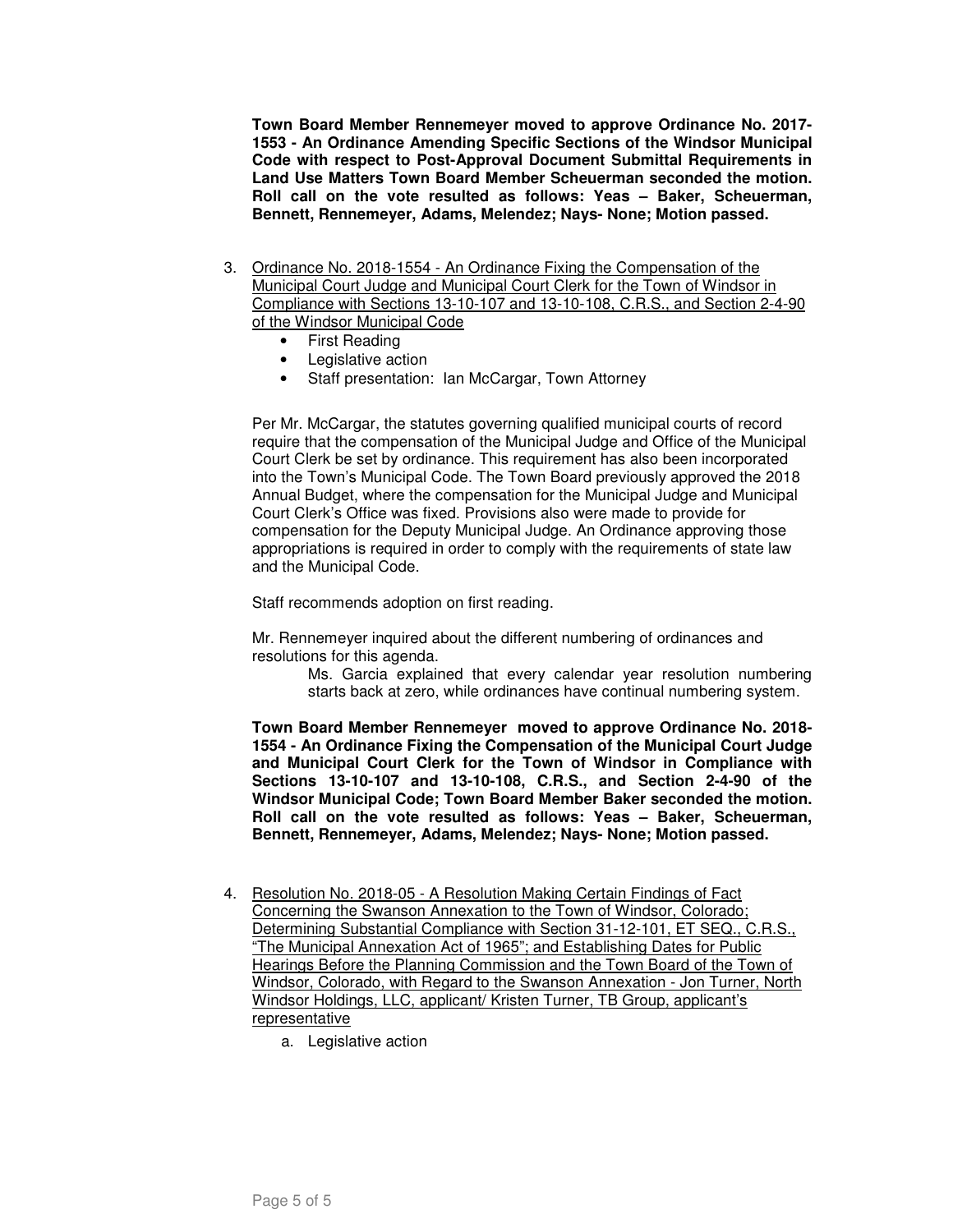b. Staff presentation: Paul Hornbeck, Senior Planner

. Per Mr. Hornbeck, the applicant Mr. Jon Turner, represented by Ms. Kristin Turner, has submitted a petition to annex approximately 28.9 acres to the Town of Windsor as General Commercial (GC) and Residential Mixed Use (RMU) zoned property. The purpose of this annexation is to annex Harmony Road rightof-way and assemble adjoining properties as a part of the proposed Rocky Mountain Sports Park. Development of the Rocky Mountain Sports Park itself will require various additional approvals by Town Board.

The purpose of this resolution is to make certain findings of fact concerning the annexation, determining substantial compliance with the Colorado Municipal Annexation Act (Act). The Act requires that after a conforming annexation petition has been submitted; Town Board shall set a hearing date to determine if the allegations made in the petition are supportable and if the property is eligible for annexation. Said hearings will be held on February 7, 2018 by the Planning Commission and February 12, 2018 by the Town Board.

Staff recommends that the Town Board approve Resolution No. 2018-05 as presented.

Mayor Melendez inquired if this is the only parcel to be considered for the overall project at this time.

Mr. Hornbeck replied no and that the other piece is addressed in the next agenda item.

Mayor Melendez asked if there was any public comment. She asked for participants to state their name and address for the record. She reminded them they have only three minutes to speak on the matter.

Marcia Maeda, 6711 Steven Street, Windsor CO stated;

"My husband and I have lived on Steven Street for 45 years. I am objecting to the annexation requests for the Swanson and Road 76 properties by the developers of the Rocky Mountain Sports Park. The spokespersons for the business and the town's economic development director describe the sports park as a tourist destination. It is to include hotels, dormitories, retail, restaurants, parking lots for thousands of cars, a field house, acres of artificial turf, all accompanied by night lighting according to the park's website. Its presence is likely to draw other tourist-centric businesses nearby. It is to be located directly adjacent to residential neighborhoods, two of them long established, one in the last ten years, one still under construction. Traffic will impinge on our access roads, noise will destroy our quiet during the months when we are outside and our windows are open, lights will erase our night sky. Though development is inevitable as families give up farming, this location is not suitable for such a business. I ask that the board avoid succumbing to the lure of promised millions in tax revenue and be a good neighbor by denying these annexation requests."

Gloria Beldon, PO BOX 323, Windsor, CO, stated she would boldly repeat what Ms. Maeda has said. She further suggested that residents sign a petition to go against it. Surely there is another location east. This does not help traffic. She does not understand why they would want to change Windsor.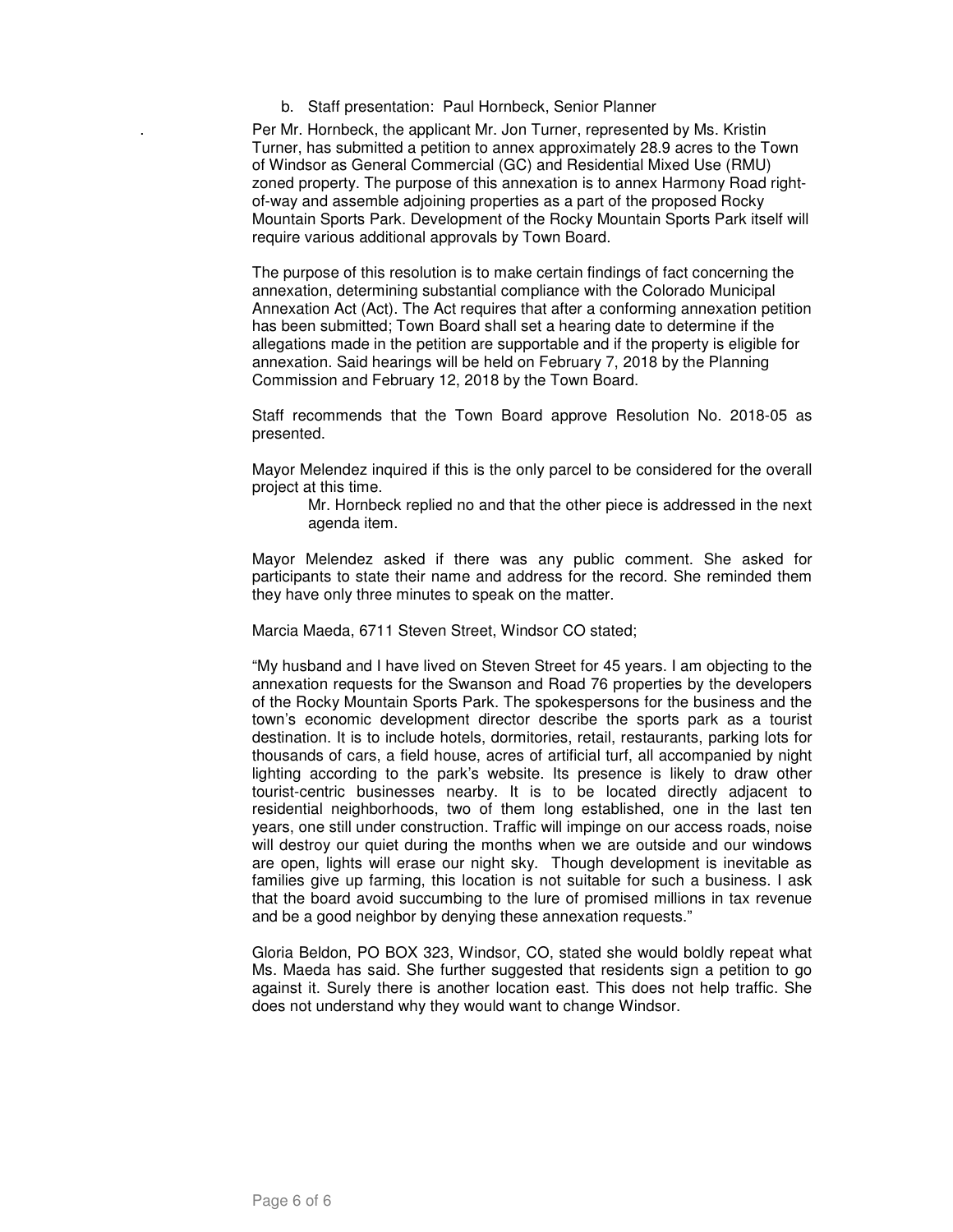Roselynn Leautaud, 36933 CR 15, Windsor, CO stated she wanted to repeat what Mrs. Maeda said. Please take in consideration those that have been here for a while. Designers did not understand the feedback given by residents. Please put yourself in our situation. You really need to look at what you want Windsor to turn into.

Cherylynn Glavack of Soaring Eagle Circle stated there are as many as 25 bald eagles on the Windsor Reservoir. They will not stay if the park goes in. She is asking the Board to really think about what they are doing. She also agrees with Mrs. Maeda.

**Town Board Member Scheuerman moved to approve Resolution No. 2018- 05 - A Resolution Making Certain Findings of Fact Concerning the Swanson Annexation to the Town of Windsor, Colorado; Determining Substantial Compliance with Section 31-12-101, ET SEQ., C.R.S., "The Municipal Annexation Act of 1965"; and Establishing Dates for Public Hearings Before the Planning Commission and the Town Board of the Town of Windsor, Colorado, with Regard to the Swanson Annexation; Town Board Member Baker seconded the motion. Roll call on the vote resulted as follows: Yeas – Baker, Scheuerman, Bennett, Rennemeyer, Adams, Melendez; Nays- None; Motion passed.**

- 5. Resolution No. 2018-06 A Resolution Initiating Annexation Proceedings for the Weld County Road 76 Annexation to the Town of Windsor, Colorado - Jon Turner, North Windsor Holdings, LLC, applicant/ Kristen Turner, TB Group, applicant's representative
	- Legislative Action
	- Staff presentation: Paul Hornbeck, Senior Planner

Per Mr. Hornbeck, applicant Mr. Jon Turner, represented by Ms. Kristin Turner, has submitted a petition to annex approximately 6.47 acres to the Town of Windsor as General Commercial (GC) zoned property. The purpose of this annexation is to annex Weld County Road 76 right-of-way into the Town of Windsor in anticipation of the proposed Rocky Mountain Sports Park and associated roadway improvements. Development of the Rocky Mountain Sports Park itself will require various additional approvals by Town Board.

In accordance with the *Windsor Municipal Code* and the Municipal Annexation Act of 1965, this resolution is required in order to initiate annexation proceedings. Additional Town Board meetings setting public hearing dates and conducting public hearings will be required as a part of the annexation. A neighborhood meeting will also be required, which will include notification to property owners within 300 feet.

Staff recommends that the Town Board approve Resolution No. 2018-05 Initiating Annexation proceedings, as presented.

Ms. Scheuerman asked for clarification and inquired if the resolution is to just to start the annexation procedures and the property is still subject to the entire annexation process.

Mr. Hornbeck confirmed that is so.

Mayor Melendez inquired if a land use application has been submitted.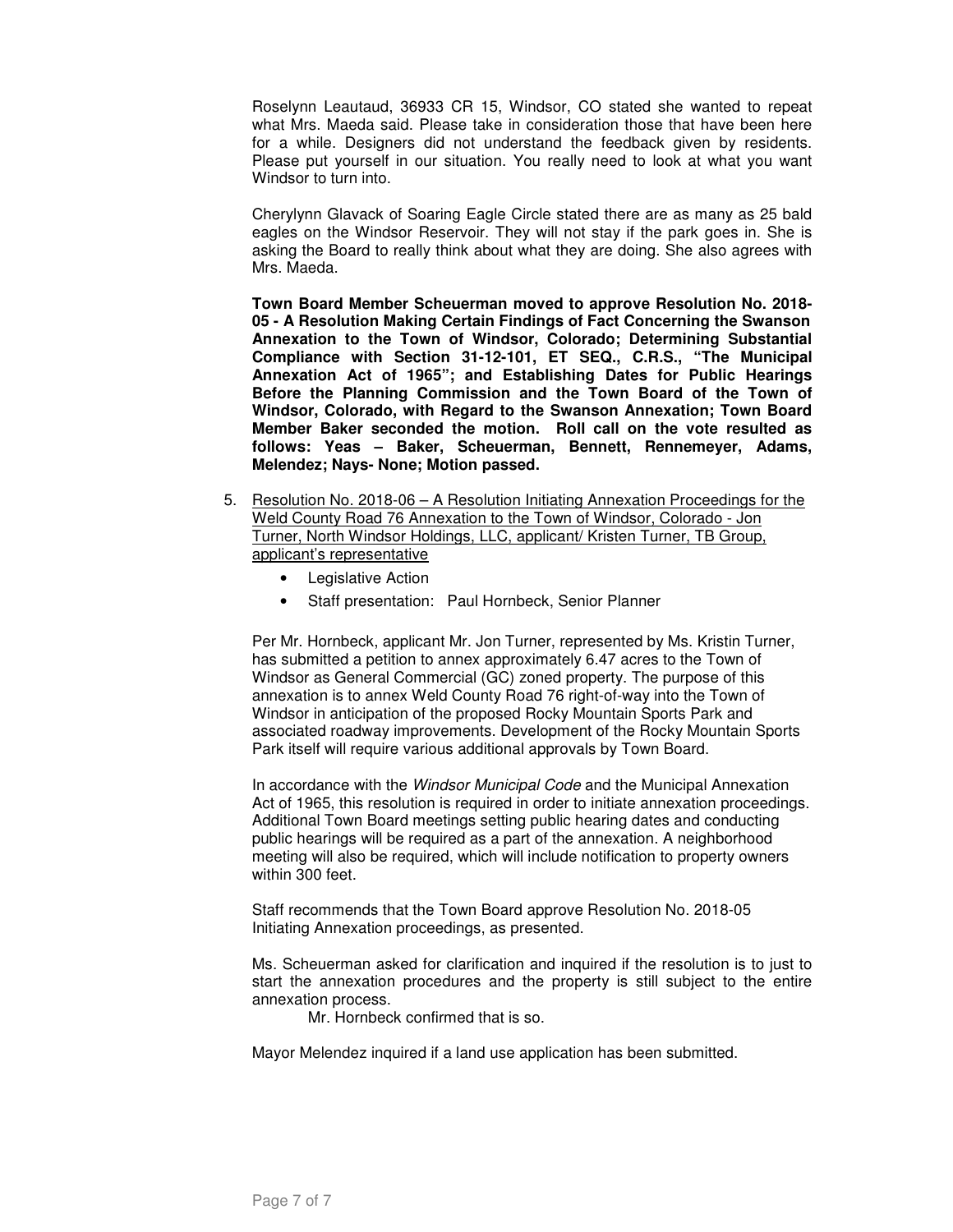Mr. Hornbeck stated plans have been submitted but have not been scheduled for a hearing yet.

**Town Board Member Bennett moved to approve Resolution No. 2018-06 – A Resolution Initiating Annexation Proceedings for the Weld County Road 76 Annexation to the Town of Windsor, Colorado; Town Board Member Scheuerman seconded the motion. Roll call on the vote resulted as follows: Yeas – Baker, Scheuerman, Bennett, Rennemeyer, Adams, Melendez; Nays- None; Motion passed.** 

- 6. Resolution No. 2018-07 Approving and Adopting an Intergovernmental Agreement between the Town of Windsor and City of Thornton with respect to Annexation of Certain Property and Provision for Location of a Water Transmission Pipeline
	- Legislative action
	- Staff presentation: Scott Ballstadt, Director of Planning

Per Mr. Ballstadt, the intergovernmental agreement (IGA) sets forth conditions for the annexation of City-owned property within the Town's Growth Management Area and the establishment of a water transmission pipeline generally following WCR 13/ County Line Road.

Annexation of the City's Farm at the northeast corner of WCR 31 and WCR 76 will include the dedication of the ultimate road right-of-way for WCR 76 and will allow for the further Avery Substation being planned by Xcel Energy to be reviewed through the Town's site plan process. Soon after execution of the IGA, the City will submit for formal approval and Xcel will submit a site plan application for the substation.

The IGA also addressed the administrative approval process for planning and installation of the City of Thornton's water pipeline through Windsor, the Growth Management Area and those portions of the pipeline that will cross Town-owned property. The waterline is generally planned to parallel County Line Road (WCR 13) through Windsor and Thornton has been in contact with many of the respective property owners along the route.

The IGA in the packet includes a draft easement.

Staff recommends approval as presented.

Mr. Bennett inquired if there is an opportunity to lay fiber optic in the area with a pipeline being put in.

Mr. Ballstadt stated he was unsure if there is any there already. They are mostly working on road improvements but it could be looked at.

Mr. Bennett expressed he appreciated how staff always looks for opportunities.

Mayor Melendez inquired there are any other fees that City of Thornton would be paying.

Mr. McCargar stated he did not think so.

Mayor Melendez asked if the sub-station will be taxed.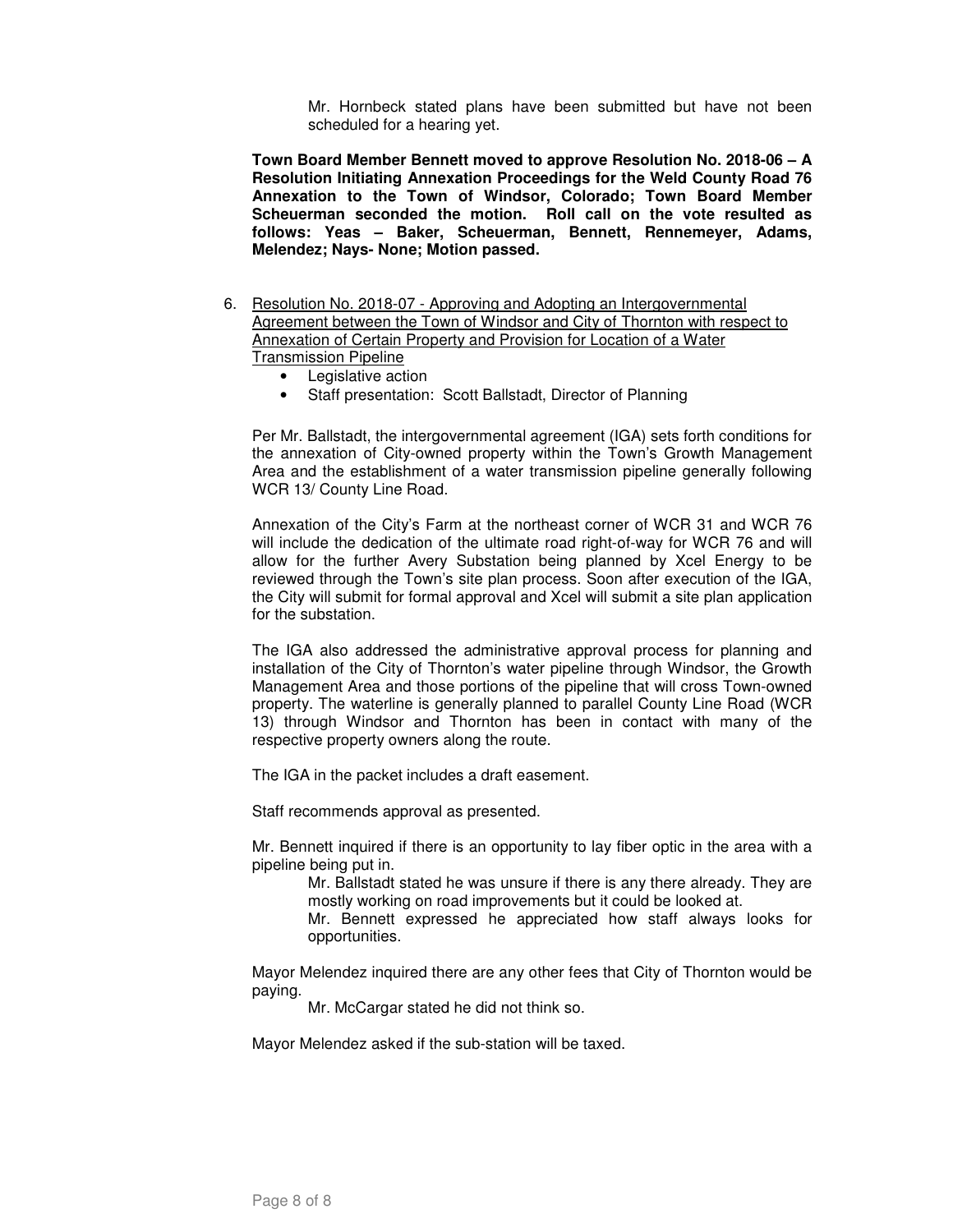Mr. Ballstadt stated he was unsure and would have to look in to it.

Mayor Melendez asked if the changes made were to the property owner's advantage.

Mr. Ballstadt explained that the location is being slightly relocated from the original proposal—more to the north and west due to standing water in areas. This will push the substation further away from neighborhoods. He reminded the Board that all site plans will come before Planning Commission and Town Board for approval if annexed.

Mr. Rennemeyer inquired if Thornton is okay with the annexation.

Mr. Ballstadt replied the drawings come from Thornton so it is safe to assume they are okay with annexation. Thornton is ready to submit 10 days after the approval of the IGA. They are also working on an agreement with the Town of Timnath.

**Town Board Member Adams moved to approve Resolution No. 2018-07 - Approving and Adopting an Intergovernmental Agreement between the Town of Windsor and City of Thornton with respect to Annexation of Certain Property and Provision for Location of a Water Transmission Pipeline; Town Board Member Bennett seconded the motion. Roll call on the vote resulted as follows: Yeas – Baker, Scheuerman, Bennett, Rennemeyer, Adams, Melendez; Nays- None; Motion passed.** 

- 7. Public Hearing Resolution No. 2018-08 Approving an Agreement to Revoke First Amendment to Intergovernmental Agreement between the Town of Windsor and Town of Severance
	- Legislative action
	- Staff presentation: Ian D. McCargar, Town Attorney; Scott Ballstadt, Director of Planning

**Town Board Member Rennemeyer moved to open the public hearing; Town Board Member Adams seconded the motion. Roll call on the vote resulted as follows: Yeas – Baker, Scheuerman, Bennett, Rennemeyer, Adams, Melendez; Nays- None; Motion passed.** 

Per Mr. McCargar, under our 2000 Intergovernmental Agreement ("IGA") with the Town of Severance, a quarter-mile wide Cooperative Planning Area ("Corridor") was established exclusively for commercial and employment uses, straddling east Highway 392. The purpose of the Corridor was to maximize the tax revenue sharing that was provided for in the IGA. In 2004, the municipalities adopted a Comprehensive Development Plan that further reinforced the intention for exclusive commercial uses within the Corridor.

In 2016, a local residential developer suggested that residential development be allowed in the corridor. In response to this suggestion, the Town and Severance negotiated the First Amendment to the IGA, in which the municipalities agreed to "mirror image" zones on either side of WCR 21 in which residential development would be allowed. To date, no residential development has occurred in the residential area approved by the First Amendment.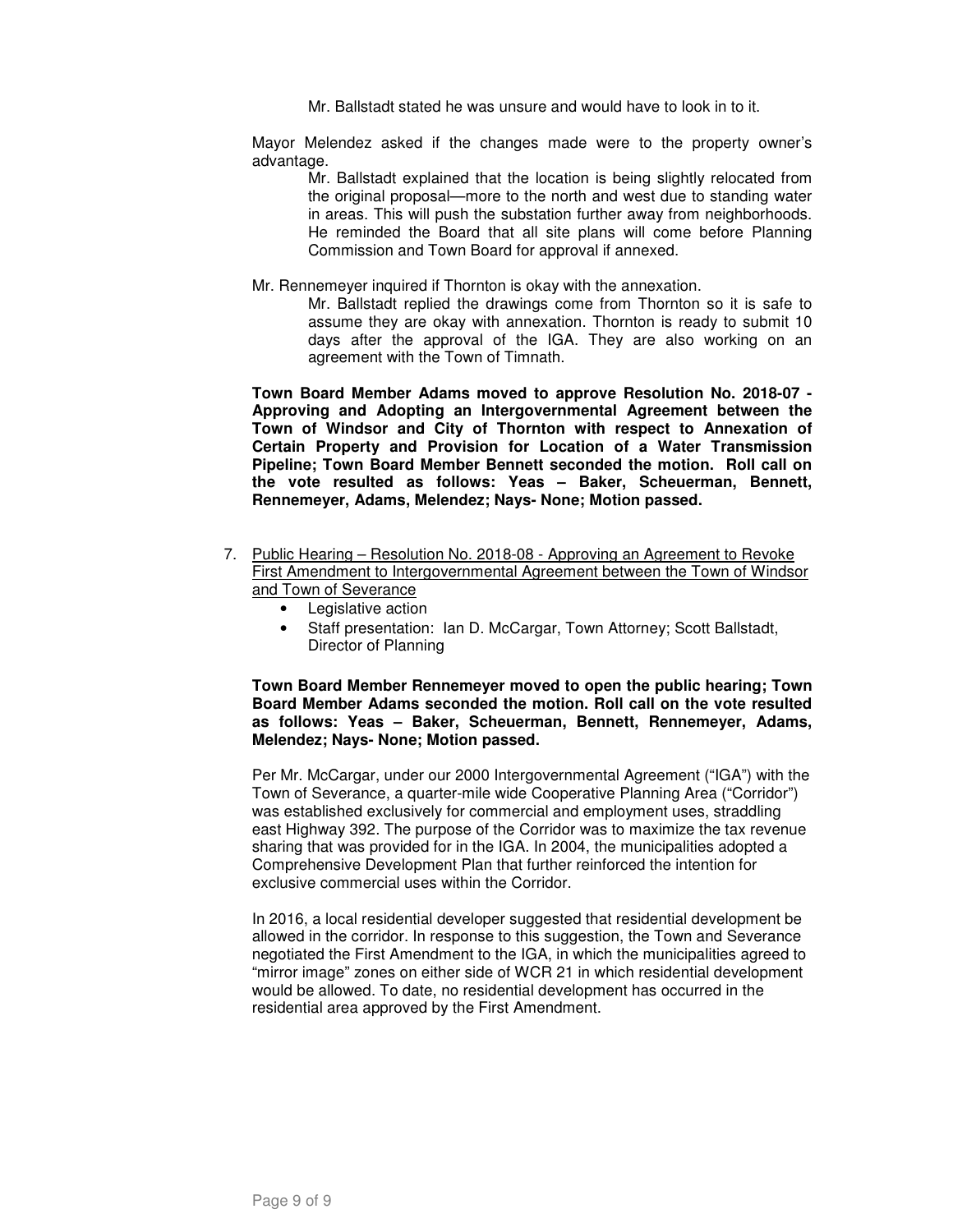Since approval of the First Amendment, considerable residential development has occurred in both Windsor and Severance, including both single-family and multi-family product. The development community continues to seek approvals for more land dedicated to residential development in each municipality. Residential development is generally desirable, but does not generate revenue in the same ways as commercial development. In light of these circumstances, preservation of key commercial corridors is an appropriate step to take. Severance has indicated its willingness to re-establish the East Highway 392 Cooperative Planning Area by revoking the First Amendment to the IGA.

As the IGA and its amendments represent a statutory comprehensive development plan, a legislative public hearing with notice is required. Notice has been issued in the newspaper and on the Town's website.

The second reason this item is coming before Town Board tonight is that the developer presented a set of conceptual drawings in October 2016. Those showed multi-family, single family, and senior living facility which specifically came out of a request from the Town Board. It also included transportation corridors to allow traffic to run properly from Village East to 392. Recently, in late 2017, the developer has come back with drawings that are substantially different than the 2016 plan. Staff felt Town Board should be aware in case it wants to restore the commercial corridor to legislatively prevent what is a different product than what was presented earlier by the developer.

Mr. McCargar explained further that before the Board tonight is a decision of whether to leave the February 2017 amendment in place or restore the commercial corridor. The developer is here to answer questions. Staff wanted the Board to be aware that the developer's plan is quite different than what was presented in 2016, thus allowing Town Board to make a legislative decision to restore the commercial corridor. Mr. McCargar' s legal concern is that the Town not put itself in a position to respond in a qusai-judicial setting but rather take legislative action to protect the Town's interest in commercial corridors, and to ensure that residential product the Board had in mind is consistent with what the Town of Severance had in mind in February, 2017. Mr. Ballstadt stated that Mr. McCargar had covered the topic sufficiently for the record. Mr. McCargar reiterated that this item is a legislative decision and not a quasi-judicial decision. This allows the Board to make legislative action to restore the commercial space within the development if that is the desire.

Mr. Tschetter, the developer, expressed three main concerns: (1) the storm drainage considerations for this property are a significant complication; (2) his multi-family builder stepped away, leaving his only option to add single-family product; and (3) he would have modified his development plan if someone had told him there was a problem. He repeatedly assured the Town Board that he would restore senior housing, including assisted living, even if it does not generate commercial property tax revenue. He repeatedly assured the Town Board that he would restore multii-family product to the site, if that was the wish of the Board. He emphasized, however, that traffic impacts were being assessed and would need to be re-assessed to accommodate a direct entrance/exit pattern for State Highway 392. He indicated that the traffic challenges are complicated by the unwillingness of neighboring property owners to accommodate traffic from Village East.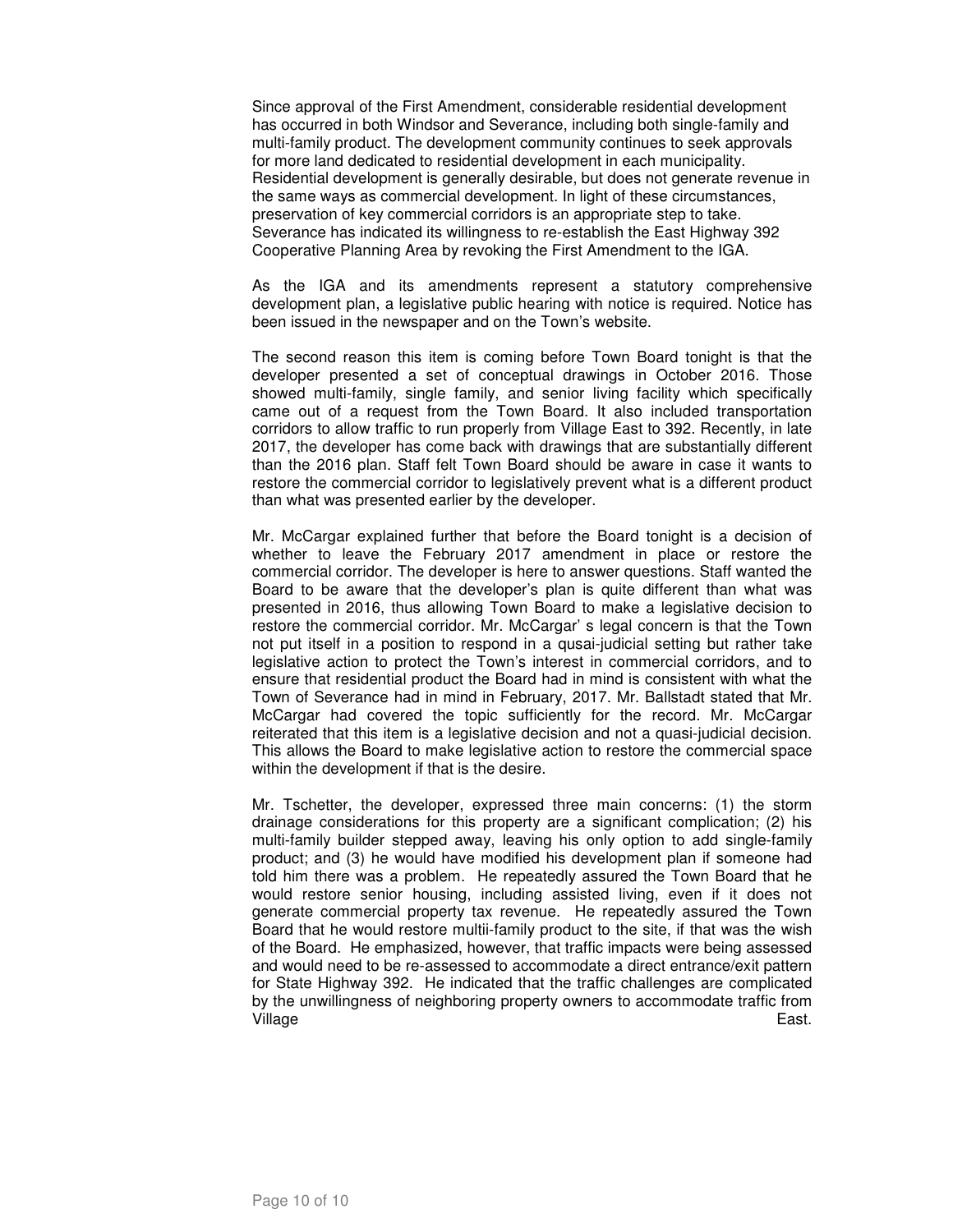Mr. Adams asked about the drainage from the northeast to the south east and how it is being addressed.

> Mr. Tschetter explained after the conceptual meeting, further analysis on the property and the Pioneer Sand site showed there is no point along the properties until the Great Wester Trail able to deal with the potential drainage. They are still looking for alternatives.

Mr. Adams asked for clarification—if the Board was to decide tonight to have assisted living and multifamily would Mr. Tschetter be okay with it.

Mr. Tschetter replied it would be a "done deal" tonight.

Mr. Baker expressed concern for road access and inquired what road access points would be if HWY 392 is not an option.

Mr. Tschtter explained traffic studies would need to be more complete to address access to Highway 392.

Mr. Baker asked Mr. Tschetter if he would withhold going forward with submittals until a different concept is approved at the conceptual level by staff.

Mr. Tshetter stated he was under the impression that is what the development review meetings are for.

Mr. Bennett inquired how long it would take to get a new IGA with Severance if the Town had to.

Mr. McCargar replied if the Board chose to restore the corridor tonight then staff would immediately go into discussion with the developer and bring back and amendment to Severance that allowed residential in the corridor with certain elements added by assurance from the developer. It could take a couple weeks to get the agreement to final approvals.

Mr. Bennett explained he is not opposed to commercial, but he would like to see affordable house, not necessarily multi family. Affordable housing meaning other types of

Mr. Tschetter stated as far as timing he is prepared to put multifamily in if that was the direction that staff and the Board had given us. He stated his group can deliver land price substantially lower than other projects in town. He has presented the concept to 25 builders. And have some interest. He only changed assisted living to commercial to meet what he understaood was an obligation to the board.

Mayor Melendez asked Mr. Ballsdat to the podium to answer how the decision was made to come to the Board as a legislative matter.

Mr. Ballstadt stated that Ms. Berry has been working with Mr. McCargar on this item. The reason the Board is looking at the amendment to the IGA as a legislative action. Staff doesn't bring conceptual plans to the Board because of the qusai-judicial item of a potential subdivision. Staff was being mindful of this, the availability of Town Board work sessions and the Peakview subdivision resident issues with traffic. Staff has asked the developer multiple times over multiple years how to address the traffic issues and for resolution from the developer.

Mr. Baker inquired from the developer what hardship, if any, they would have if the plan was restored to the original concept.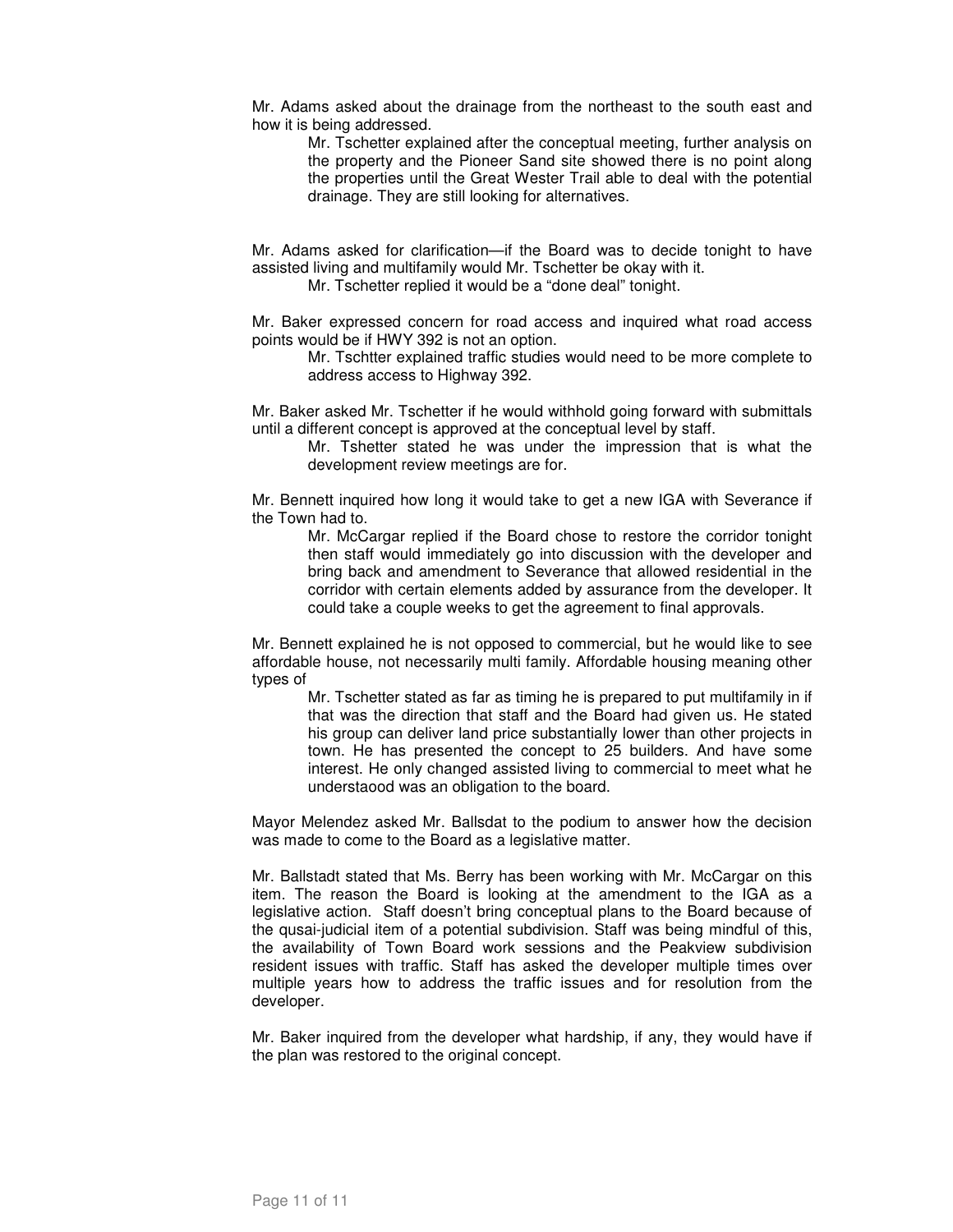Mr. Tschetter replied that without the plan, he would not be able to make an agreement with a national builder or any builder because the timeline is uncertain as to when this would be approved. The real issue is that the concept is not even defined. If a concept can be defined, plans can be ready in 10 days for approval. On top of that, the traffic studies would need to be complete as well to provide a solution to the many issues this property faces.

Mayor Melendez inquired if staff would suggest going forward under the current IGA

Mr. McCargar stated it is an option however, he would suggest certain assurances, agreed by the Board, be met.

Mayor Melendez inquired what assurances would we have that the developer would need to meet.

Mr. McCargar stated assurances would be best made by revoking the IGA through legislative action. The Board would be able to go back and work through the concerns they have and not be tied through the qusaijudicial process if not revoked.

Mr. Tschetter explained to the Board that he has never not done what he said he would do. If the Town Board wants multi-family and assisted living pieces, he can make that happen.

Mr. Baker expressed that it appeared from the plans that some of the traffic can be mitigated if multifamily was added to the northeast off of CR 21.

Mr. Tschetter explained it still came to the fact that one street still comes out at CR 21 and CR 21 comes out at HWY 392. The traffic studies are not complete, but any solution will not be cheap or easy, he expressed.

Mayor Melendez inquired that the reason commercial does not work well is due to the access on Highway 392.

Mr. Tschetter explained Highway 392 requires a right in and right out, therefore; limiting access.

Ms. Scheuerman requested original conceptual plan and the new plan to be displayed to compare.

Mr. Tschetter and Mr. Ballstadt pulled up both plans. The Town Board reviewed the differences. They discussed various items such as access options, placement of each element such as residential, multi-family and commercial.

Mayor Melendez asked if there were any more questions of staff or the applicant.

There were none.

**Town Board Member Rennemeyer moved to close the public hearing; Town Board Member Adams seconded the motion. Roll call on the vote resulted as follows: Yeas – Baker, Scheuerman, Bennett, Rennemeyer, Adams, Melendez; Nays- None; Motion passed.** 

8. Resolution No. 2018-08 - Approving an Agreement to Revoke First Amendment to Intergovernmental Agreement between the Town of Windsor and Town of Severance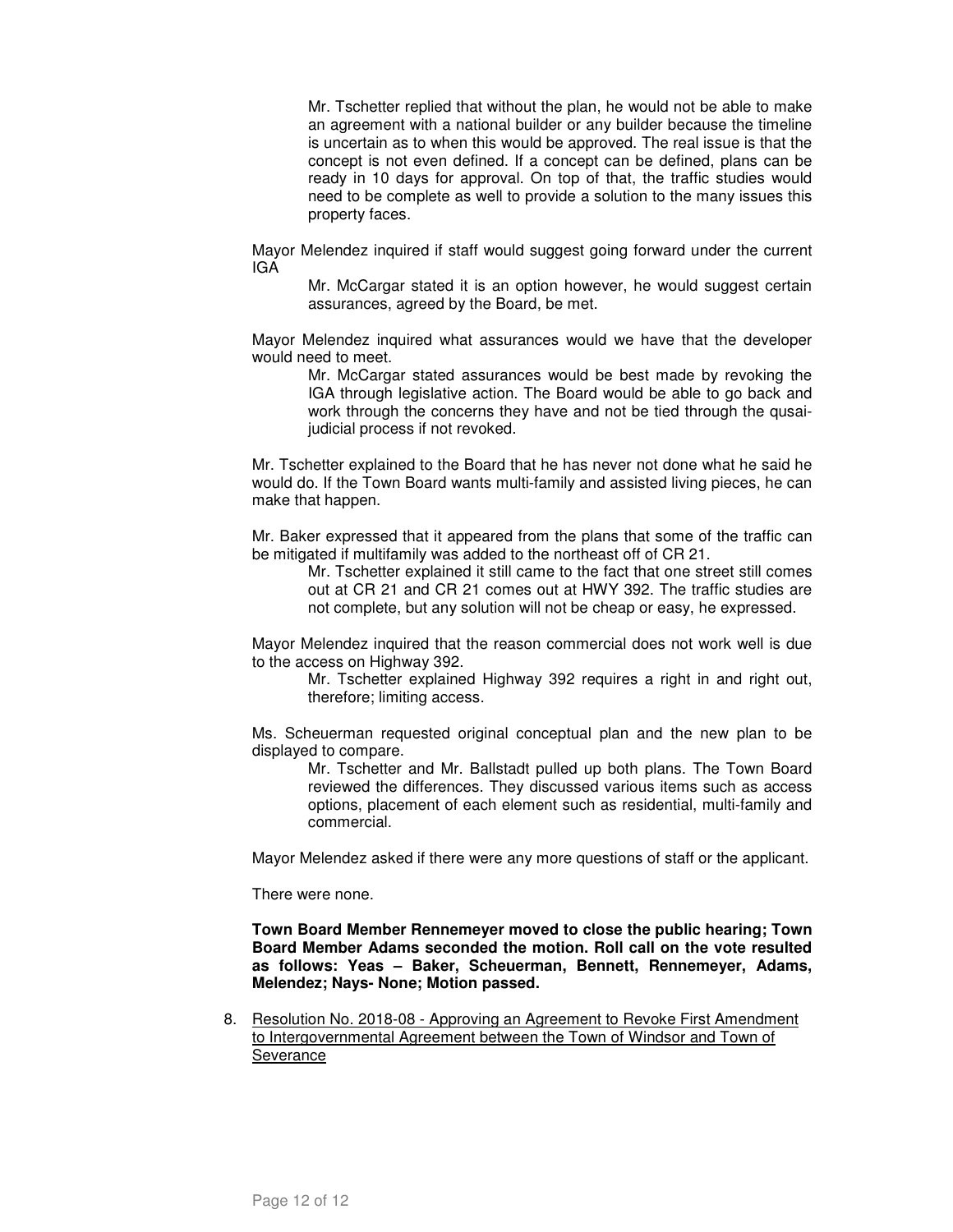- Legislative action
- Staff presentation: Ian D. McCargar, Town Attorney; Scott Ballstadt, Director of Planning

Mr. McCargar stated he had nothing new to add. His recommendation to the Board to revoke the first amendment to the IGA still remains the same. He expressed that in his legal capacity to the Town and board, he is only comfortable with strong commitments from the land owner to assure that the Town is not put at any disadvantage down the road.

Mayor Melendez inquired what strong commitments and represented how.

- Mr. McCargar replied that taking Mr. Tschetter's statements at face value, if a decision is made not to restore the commercial corridor, then staff would sit down with him as early as tomorrow to sort out what can be done to satisfy all the concerns. Once that is clear, then the Town of Severance would need to be approached with an amendment to the IGA with those conditions. This would be the only alternative to modifying the IGA and restoring the corridor.
- Mayor Melendez asked the Board what their wishes are regarding this matter.

Mr. Baker replied he is confident in Mr. Tschetter and his word. There is no need to revoke the amendment to the IGA. With an election coming up and the Board could change. As a Board we do not know what we want and we need to be clear. He stated he would prefer commercial.

Mayor Melendez asked the Board if the general consensus is to not revoke the amendment to the IGA.

> Mrs. Scheuerman feels it would be most appropriate to revoke the amendment as there are too many moving pieces to go forward leaving it as it is. Not revoking leaves the potential of eliminating our ability for legislative action. As this development goes farther, the Board will be limited to quasi-judicial decision which can make things much tighter.

> Mr. Bennett wants to revoke too due to preserve as Ms. Scheuerman stated the legislative process option. He expressed if this is revoke he would like to see the Town turn around and quickly work through a new amendment.

> Mr. McCargar expressed if the decision to go back and have this work through staff, this puts the Board in a position of no longer having a legislative discussion to a qusai-judicial decision. That is not the best spot for the Town Board to be in, in his opinion.

Mr. Tschetter stated he has no problem with working the agreement out with Mr. McCargar. He has been working on this development for a while and would like to get moving on it. He is just asking for direction. He feels he has acted in good faith to the commitments made and does not want to add more complexity.

Mr. Rennemeyer inquired how would the Town Board bring up their specific thoughts and wishes regarding this development to staff.

Mr. McCargar replied the Board always has the ability to provide input through the Acting Town Manager, who will pass input to the staff. It would not necessarily be done in a work session. The question really is not what the product mixture is as presented but what is the Town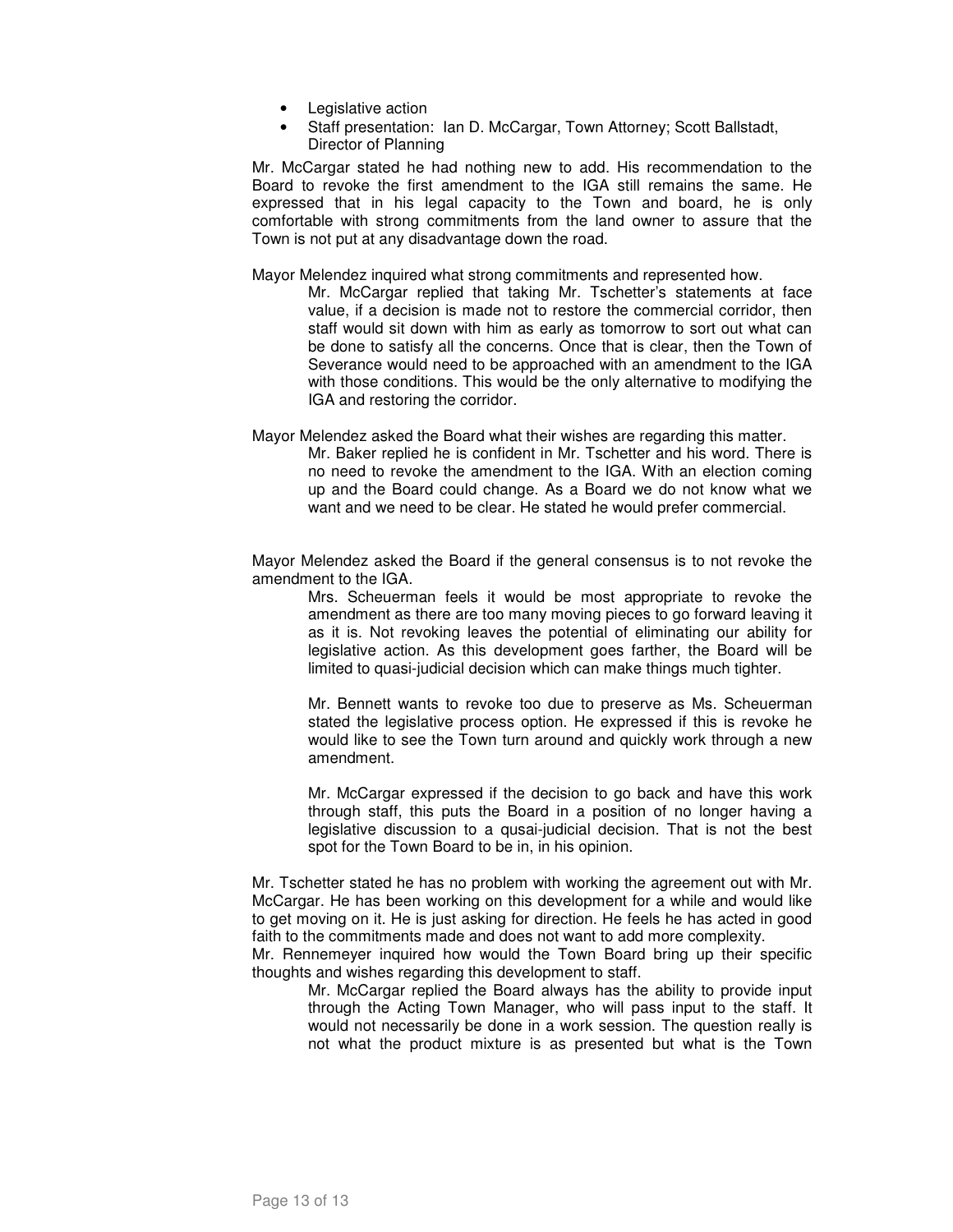Board's greater priorities and if Mr. Tschetter is able to answer to those priorities. The transportation issues are a definite challenge for this area. As far as the land use, which is the key component to the IGA, the Board is able to think those through and pass on input to the Acting Town Manager. That is his recommendation.

. Mayor Melendez inquired if there any current thought on leaving the current concept with commercial but adding multi-family back. She expressed there is greater opportunity to Windsor to capture revenue based off a commercial corridor.

Mr. Tschetter replied to do either or as the Board directs.

Mr. Rennemeyer inquired about the original plan for the commercial/retail area. Mr. Tschetter replied an office building, fast food, smaller grocer and retail center.

Mayor Melendez asked Mr. McCargar if there is a shared revenue agreement with the Town of Severance on this area.

Mr. McCargar replied yes.

Mayor Melendez stated to the Board that a decision needs to be made keep IGA or revoke it. She reminded the Board that their general direction is going to help.

Mayor Melendez expressed she would need to have the multifamily added back in.

Mr. Tschetter replied he can make the change tomorrow if necessary. The traffic studies need to be complete too.

Mayor Melendez inquired of Mr. Ballstadt if this would create bigger traffic problems.

Mr. Ballstadt replied that the traffic study should reveal some sort of solution if so.

Mr. Adams stated he feels comfortable to move forward and not revoke the amendment.

Mr. Rennemeyer agreed. He stated Mr. Tschetter is on record to make the changes we request and to work on access appropriately.

Mr. Bennett expressed he likes the idea of having retail as it serves our community best. However, he stated he is a little leery of taking Mr. Tschetter's word and having nothing formally written at this point.

Ms. Scheuerman echoed Mr. Bennett's comments and concerns. There are a lot of variables including traffic issues not being answered. She feels hesitant moving forward without revoking the amendment. She added she does not object to the current concept and supports it fully. There are just too many variables to move forward as is.

**Town Board Member Scheuerman move to approve Resolution No. 2018-08 - Approving an Agreement to Revoke First Amendment to Intergovernmental Agreement between the Town of Windsor and Town of Severance. There was no second. Motion fails for want of a second.**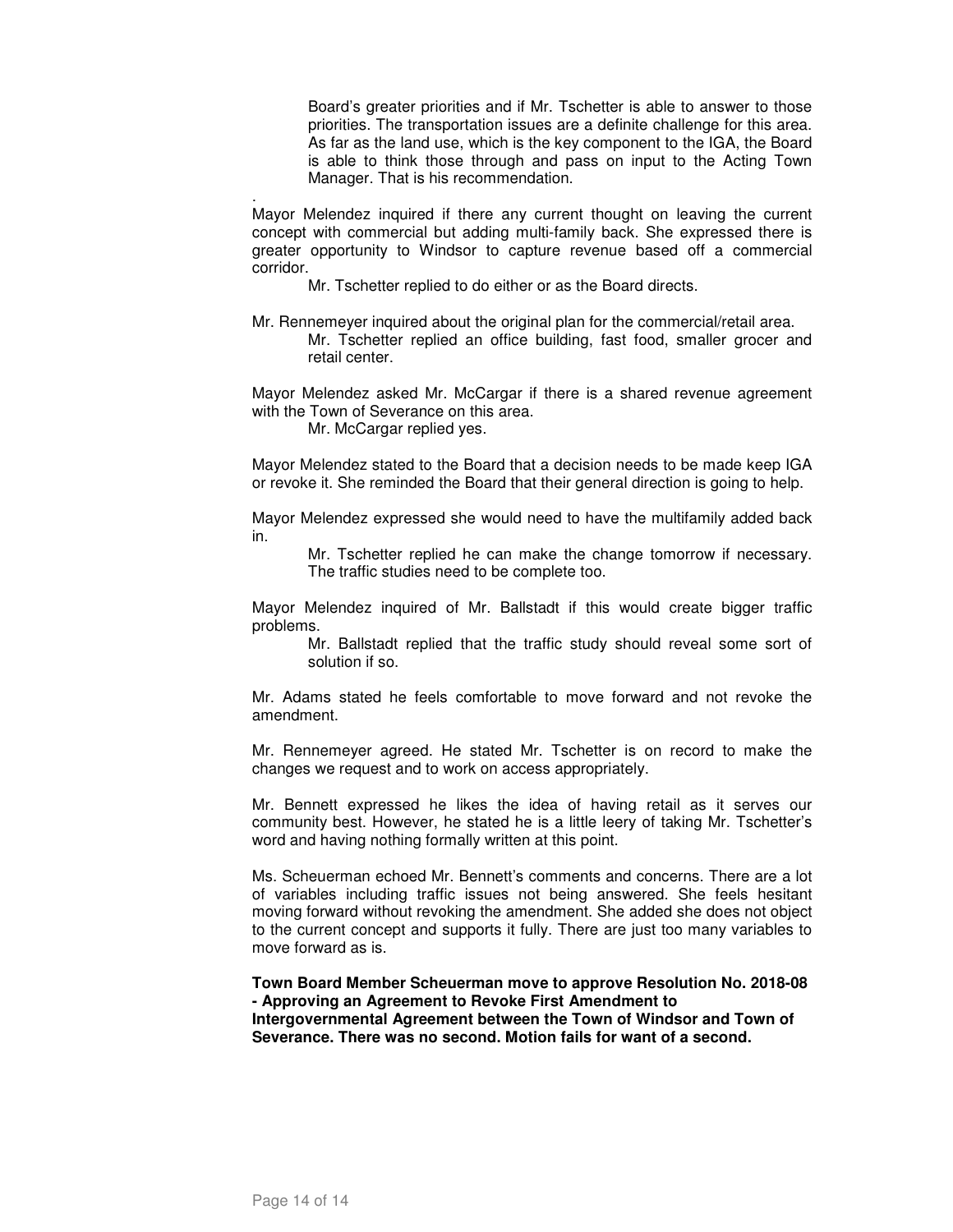- 9. Resolution No. 2018-09 A Resolution Establishing Rates for Town of Windsor Water Service Customers, and Authorizing the Implementation of Such Rates
	- Legislative action
	- Staff presentation: Dean Moyer, Director of Finance

Annually we look at adjusting our water rates and tap fees during the budget process. We have our 2018 cost increases from our three providers. The financial impact is:

- Monthly service rates: Using our established method, we will have to increase the monthly rate 4.97% per 1,000 gallons to cover our increase in cost. This figure is a weighted average increase based on the suppliers increase to us and the percentage of our supply that comes from that supplier.
- The Water and Sewer board met on December 13, 2017 and recommended we raise the cost per 1,000 gallons by the full 4.97%.
- The rate would be effective February 1, 2018 and will appear on the bills that go out on March 1.
- The three tiers would be:
	- $\circ$  Tier 1 \$3.97/1,000 gallons up to 16,0000 gallons used
	- o Tier 2 \$5.92/1,000 gallons up from 16,001 to 22,500 gallons used
	- $\circ$  Tier 3  $$8.82/1,000$  gallons over 22,501 gallons used.

Mr. Rennemeyer inquired if the Water and Sewer Board agreed to these changes.

Mr. Moyer replied yes and they recommend them to the Town Board.

**Town Board Member Rennemeyer moved to approve Resolution No. 2018- 09 - A Resolution Establishing Rates for Town of Windsor Water Service Customers, and Authorizing the Implementation of Such Rates Town Board Member Bennett seconded the motion. Roll call on the vote resulted as follows: Yeas – Baker, Scheuerman, Bennett, Rennemeyer, Adams, Melendez; Nays- None; Motion passed.** 

- 10. Resolution No. 2018-10 A Resolution Approving a Professional Services Contract with Mr. Wes LaVanchy for Municipal Advisory Services
	- Legislative action
	- Staff presentation: Patti Garcia, Acting Town Manager

Ms. Garcia reported due to the current vacancy in the Town Manager's office, the Town Board has discussed the hiring of a Municipal Advisor to help work on special projects and initiatives during the search period.

The Town Board spoke with Wesley LaVanchy during a work session on December 13, 2017 and found that he possessed the experience and qualities that would be a benefit to the Town during this interim. Mr. LaVanchy has advised the Town Board that he is not interested in pursuing the Town Manager position and would be available to start after the first of the year.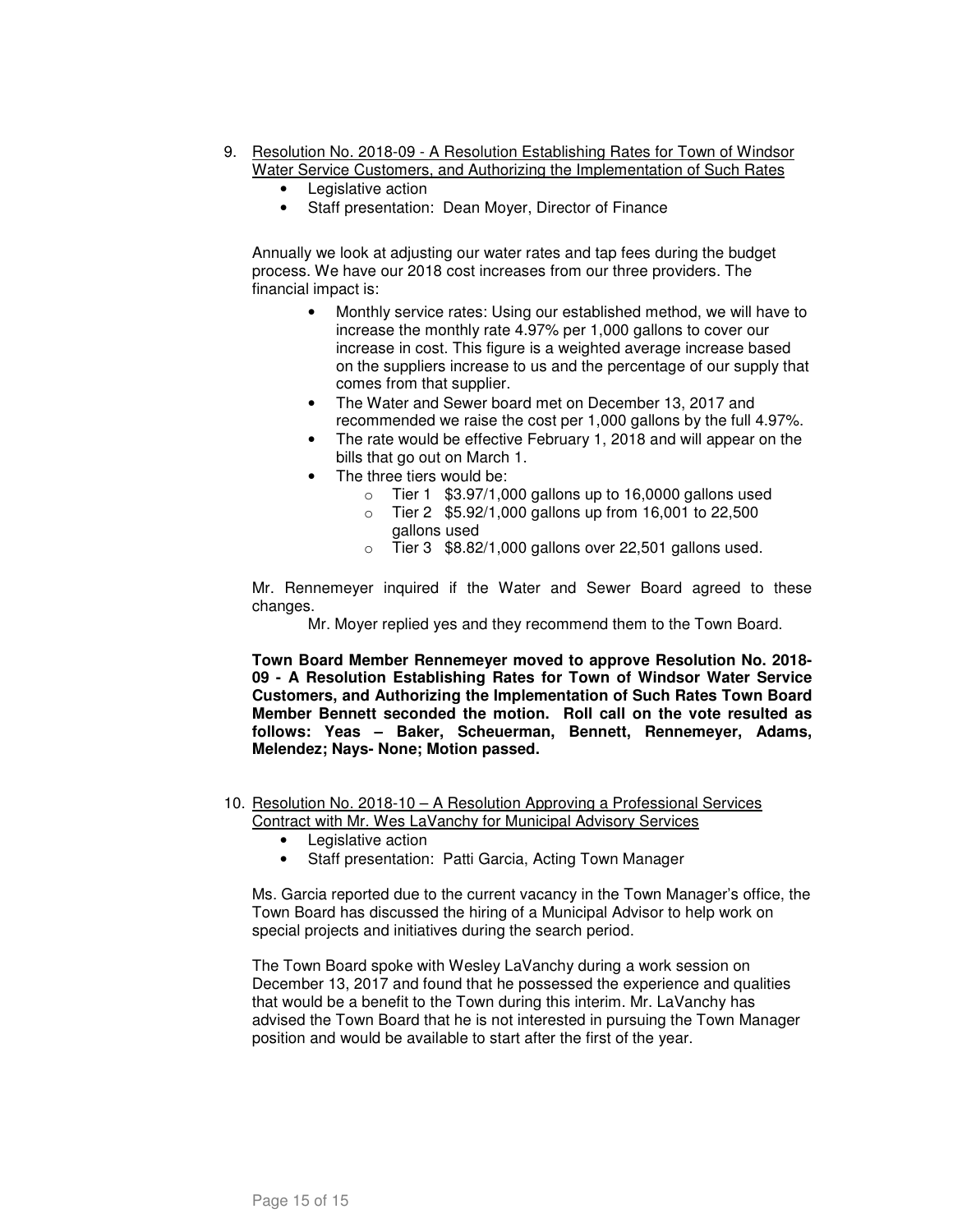A project list has been created which may be amended from time to time, depending on current needs.

Staff recommends approval of the Resolution and related Professional Services Agreement.

- Mr. Rennemeyer asked who Mr. LaVanchy would be reporting to.
	- Ms. Garcia replies he would report to the Acting Town Manager and will make reports to the Town Board as necessary.

**Town Board Member Adams moved to approve Resolution No. 2018-10 – A Resolution Approving a Professional Services Contract with Mr. Wes LaVanchy for Municipal Advisory Services; Town Board Member Baker seconded the motion. Roll call on the vote resulted as follows: Yeas – Baker, Scheuerman, Bennett, Rennemeyer, Adams, Melendez; Nays- None; Motion passed.** 

- 11. Resolution No. 2018-11 A Resolution Approving an Agreement Between the Town of Windsor and Peckham & McKenney, for the Provision of Executive **Search Consulting Services** 
	- Legislative action
	- Staff presentation: Patti Garcia, Acting Town Manager/Town Clerk

Per Ms. Garcia, pursuant to the vacancy in the Town Manager's office, the Town Board has indicated interest in retaining a consultant to assist with the recruitment for a new Town Manager.

A Request for Proposal was sent to five national firms with three proposals being received by the due date of January 2, 2018. After review of the proposals, the Town Board expressed interest in retaining Peckham & McKenney as the Executive Search Firm to conduct the Town Manager recruitment.

The recruitment is expected to begin as soon as possible, and conclude within three (3) months**.** 

Staff recommends approval.

**Town Board Member Rennemeyer moved to approve Resolution No. 2018- 11 – A Resolution Approving an Agreement Between the Town of Windsor and Peckham & McKenney, for the Provision of Executive Search Consulting Services; Town Board Member Scheuerman seconded the motion. Roll call on the vote resulted as follows: Yeas – Baker, Scheuerman, Bennett, Rennemeyer, Adams, Melendez; Nays- None; Motion passed.** 

12. Financial Report for November 2017

a. Staff Presentation: Dean Moyer, Director of Finance

Mr. Moyer reported the base 3.2% collections were slightly above and the .75% expansion collections were slightly below the monthly budget requirement for November.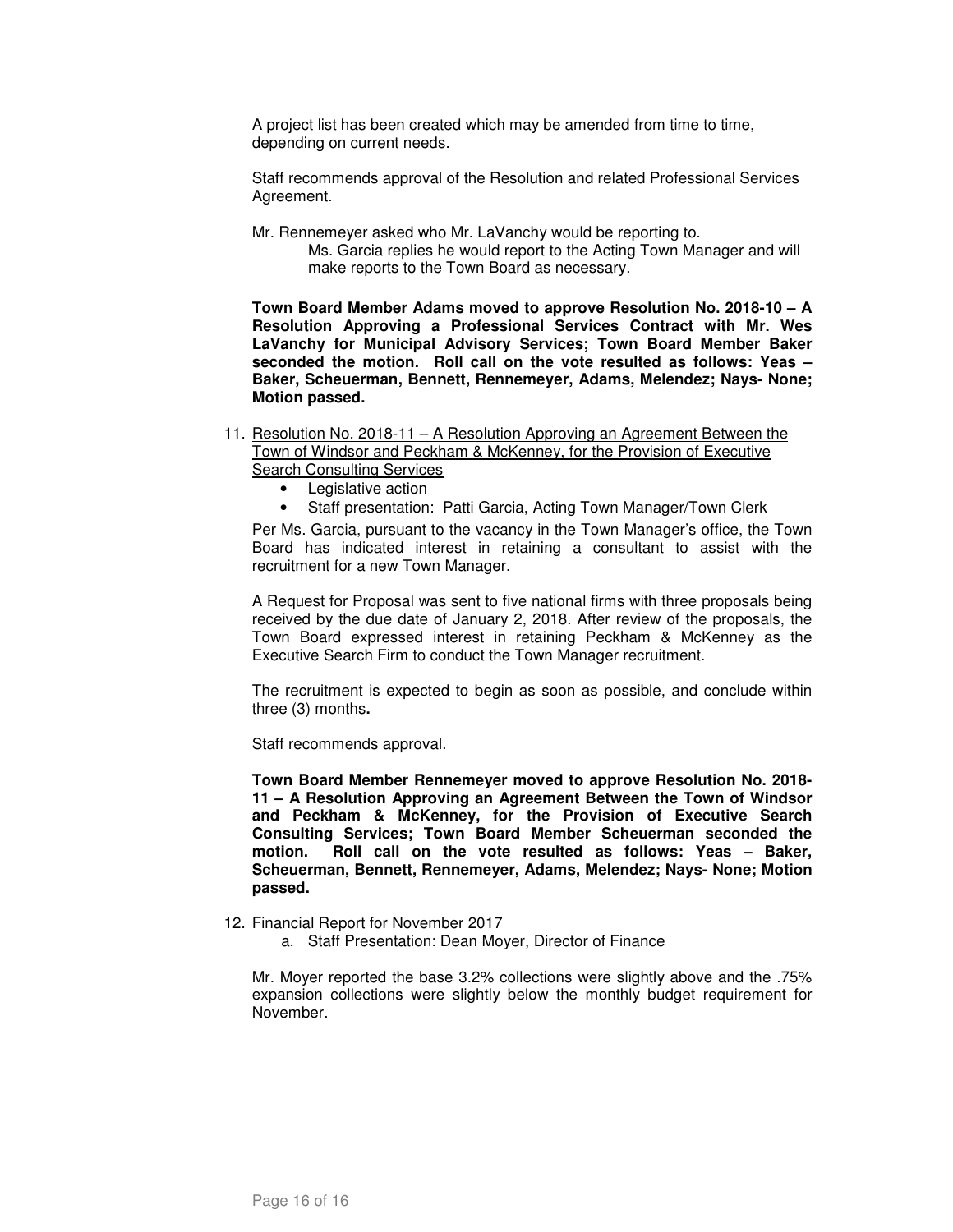Through November 2017 Construction Use Tax collections totaled \$3,621,329 or 127% of the annual budget. 44 business licenses were issued in November, of which 21 were sales tax vendors. 18 retail licenses closed in November.

Ideally at the end of the eleventh month of the year you want to see 92% collection rate on your annual budget number. We have exceeded that benchmark in all of the tax categories.

General Fund operating expenditures are slightly below the 92% budget benchmark through November.

Ms. Scheuerman inquired if we have collection agreements with separate online accounts.

Mr. Moyer replied that staff works to make agreements as they come about.

Mr. Baker inquired about businesses like AirBNB and if sales tax is collected but not lodging tax.

Mr. Moyer stated that is correct.

- D. COMMUNICATIONS
	- 1. Communications from the Town Attorney NONE
	- 2. Communications from Town Staff NONE
	- 3. Communications from the Acting Town Manager NONE
	- 4. Communications from Town Board Members NONE

## E. EXECUTIVE SESSION

An executive session pursuant to Colorado Revised Statutes § 24-6-402 (4)(e)(I) for the purpose of determining positions relative to matters that may be subject to negotiations; developing strategy for negotiations; and instructing negotiators with respect to Downtown Development Authority property acquisition.

**Town Board Rennemeyer moved to adjourn to executive session pursuant to Colorado Revised Statutes §24-6-402 (4)(e)(I) for the purpose of determining positions relative to matters that may be subject to negotiations; developing strategy for negotiations; and instructing negotiators with respect to Downtown Development Authority property acquisition Town Board Member Scheuerman seconded the motion. Roll call on the vote resulted as follows: Yeas – Baker, Scheuerman, Bennett, Rennemeyer, Adams, Melendez; Nays-None; Motion passed.** 

Town Board adjourned to executive session at 9:38 p.m.